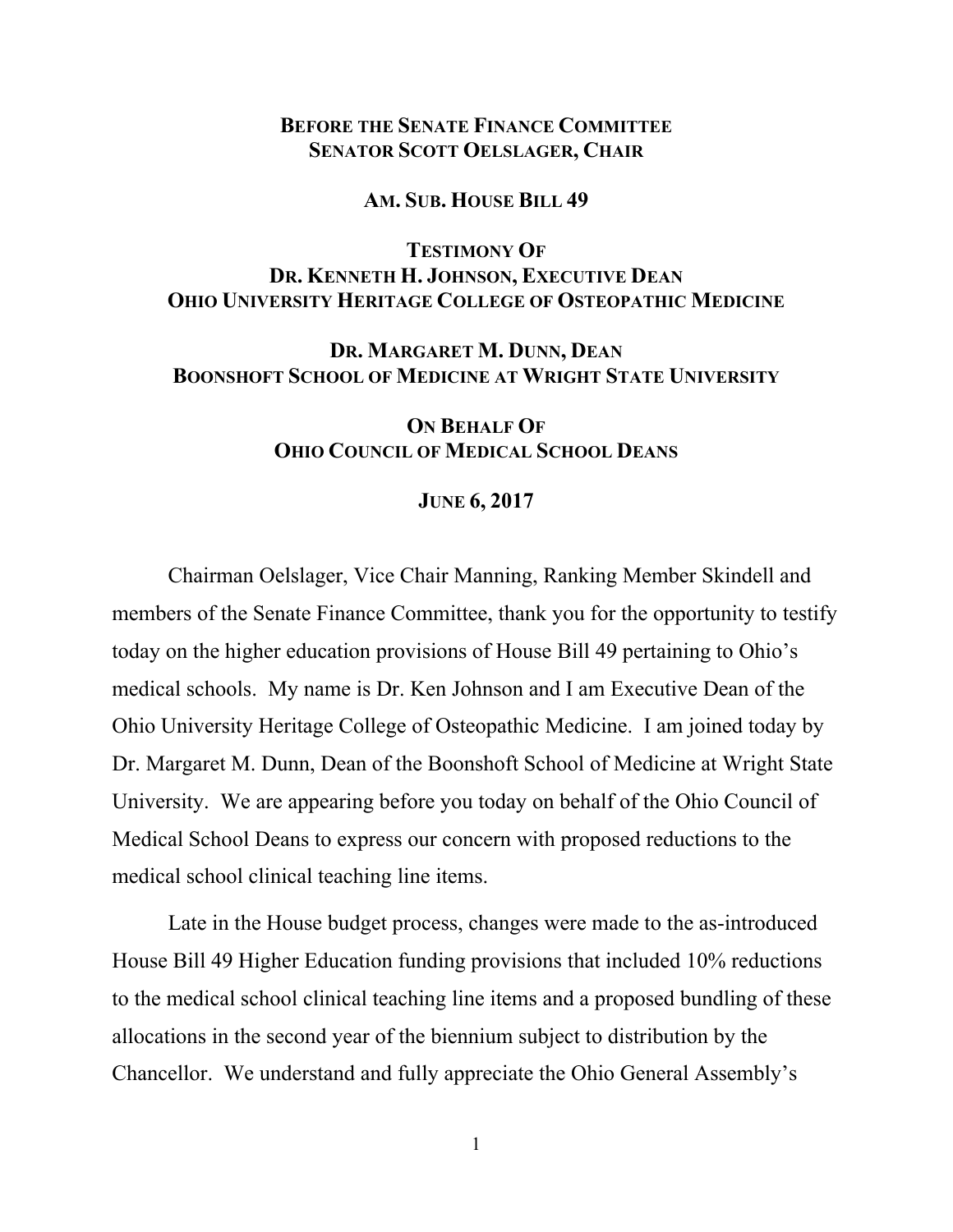difficult undertaking of crafting a responsible and fiscally balanced state budget, in particular in light of the recently reported state revenue shortfalls. Nevertheless, we are requesting restoration of the flat-funded levels for these line items in the asintroduced version of House Bill 49 because these proposed cuts would disproportionately impact core medical school teaching dollars and would be counterproductive to the important workforce development and healthcare goals of the state.

Ohio's medical schools are crucial to the future success of Ohio's important healthcare initiatives and are a major economic driver for the state. There are currently \$41,163,326 Higher Education dollars devoted to medical education and that money is largely allocated through a formulaic metrically-driven distribution process.

The proposed cuts to these Higher Education clinical teaching funding lines would be detrimental to the future success of Ohio's medical schools and to addressing the important healthcare needs of the people of Ohio. The clinical teaching subsidies as they stand currently are focused on the highest needs for healthcare in Ohio.

The clinical teaching line item funding also represents core higher education funding for Ohio's medical colleges that is used to offset the significant costs of providing real-world clinical education to third and fourth year medical students. Students engage in required clerkships and rotations in partner teaching hospitals and clinical settings in areas that include family medicine, internal medicine, pediatrics, emergency medicine, obstetrics/gynecology, surgery and psychiatry. This funding, while split into separate line items due to the unique nature of its utilization, is an essential component of our delivery of medical school education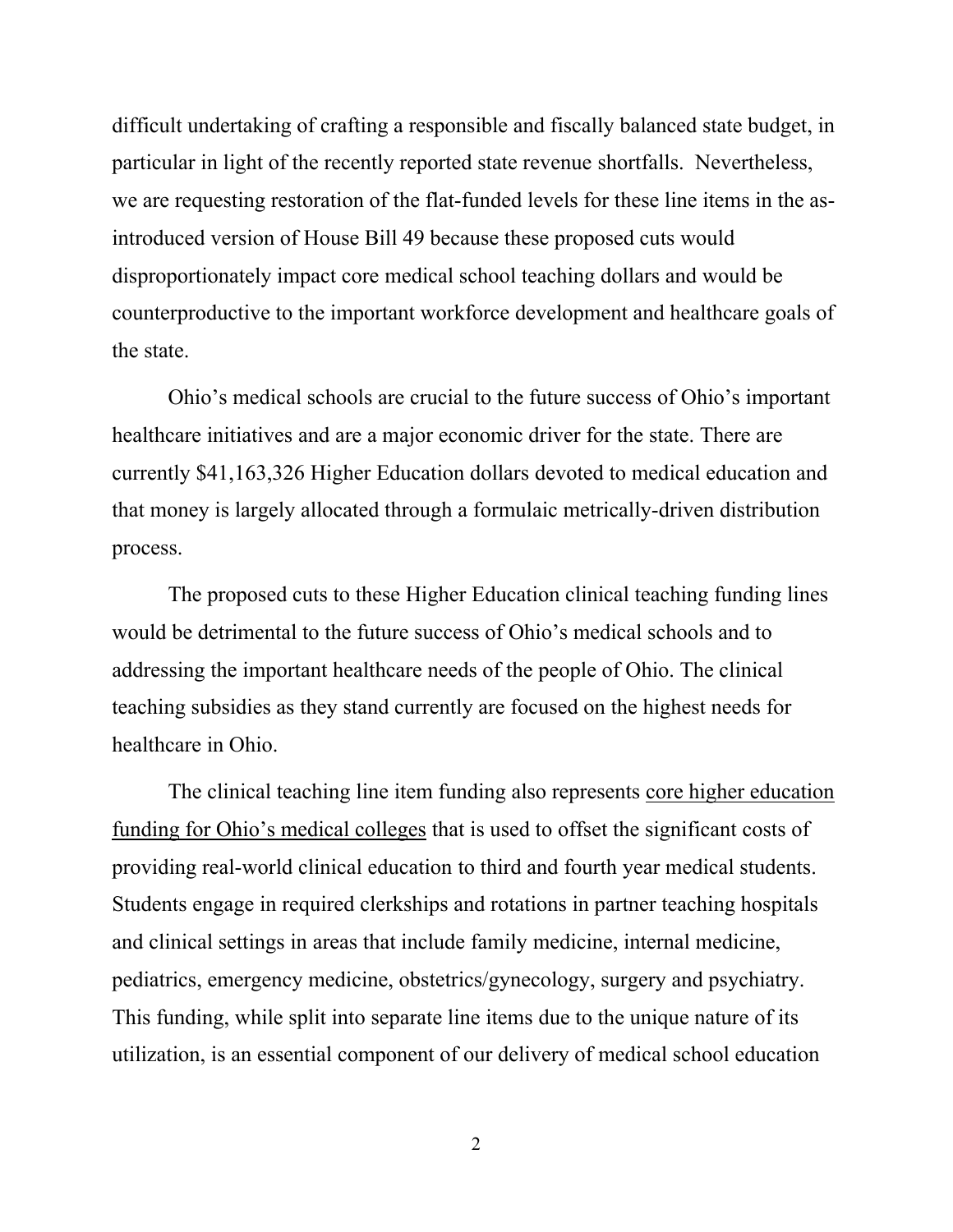in that it funds the "clinical classroom" experience for our third and fourth year students.

In short, this funding is vital to our success in training Ohio's future doctors to serve the health needs of Ohioans. The state's public medical schools have been utilizing these dollars in the following three ways:

- 1. Focusing on the state's highest needs for physician workforce development.
- 2. Leveraging the dollars to draw additional funds. [Example: the Area Health Education Centers(AHEC) Higher Ed distribution of \$900,000 will bring \$2,038,000 in federal funding and \$549,000 in In-kind match]
- 3. Stimulating economic development In addition to \$200,000 in economic impact generated by each medical resident on an annual basis, each physician who establishes practice in the state after residency provides \$1.9 million in economic impact each year due to his or her spending and the spending of those who have jobs because of his or her practice. Furthermore, each physician in Ohio is responsible for the creation of nine jobs, including direct and indirect jobs, and \$300,000 in annual tax revenue. Each resident who stays and becomes a primary care physician within an underserved area generates, on average, a \$3.6 million economic impact on the region.

Currently, 53.4% of Ohio's counties are at least partially categorized as underserved in terms of the population's access to a primary care physician. Simply to maintain that level of care, Ohio will need 681 new doctors by 2030. At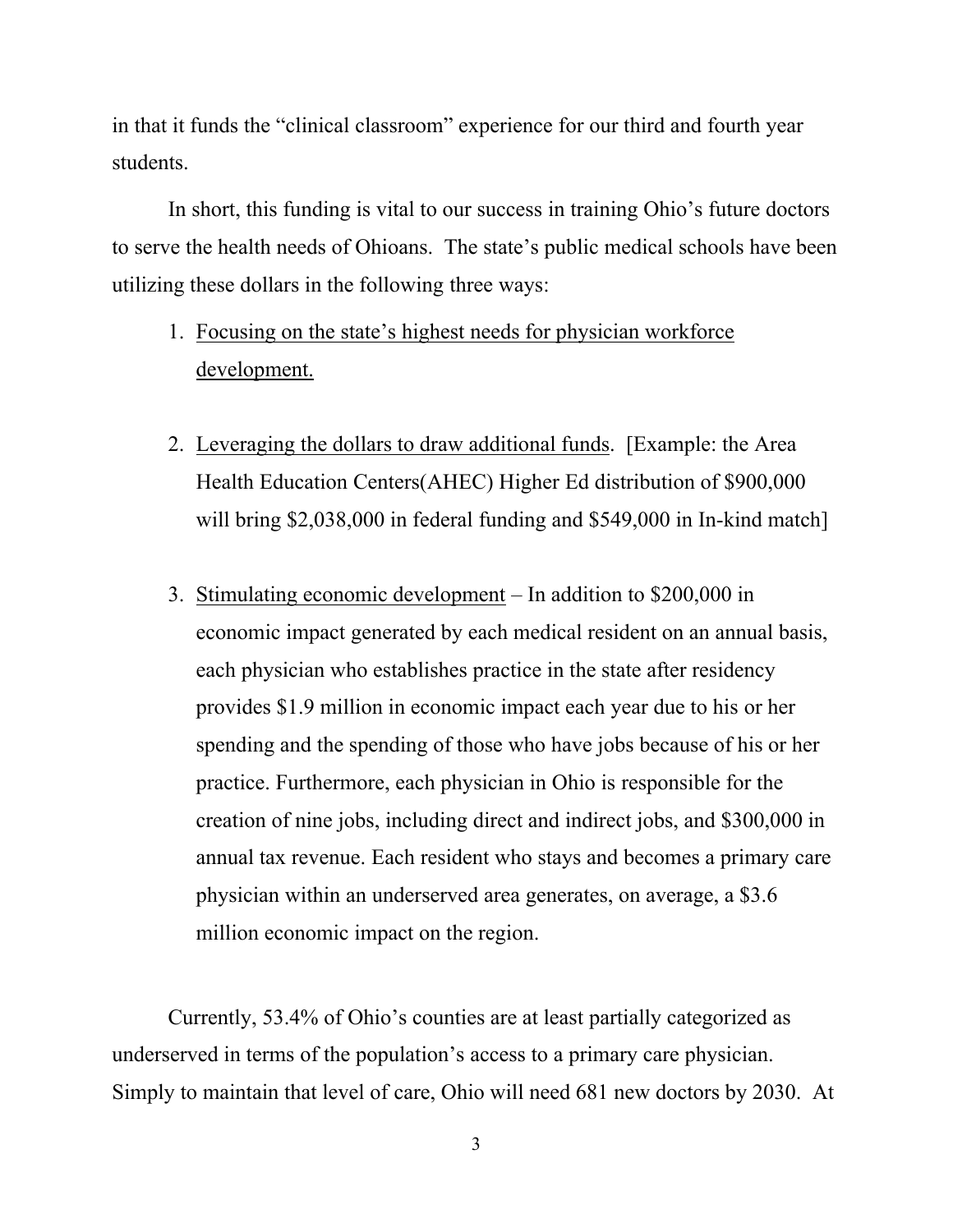a time when the state and Ohio's medical schools should work together to provide even more doctors to our rural, urban and underserved populations to provide general care, combat the opioid crisis, and address other important population health needs, these proposed cuts would move us in the wrong direction.

Nearly 3 out of every 4 of our medical students are Ohio natives and many of these students end up practicing medicine in the state in areas and fields of greatest need. The proposed cuts would unfortunately result in shifting educational and training costs to these students – who already carry an average debt load of \$200,000 in pursuing a medical education. Further upward pressure on student debt will push more students to higher paying specialty areas and away from areas the state needs most such as family medicine, general internal medicine, and general pediatrics.

The clinical teaching line items also allocate metrically-driven funding to Ohio's medical schools in the following key areas:

**Family Practice** medicine funds provide \$3,166,185 of support for the statutorily required Family Medicine Departments in each of Ohio's medical schools and provide core curricular support throughout the four years of a medical student's education. It is distributed by a formula. It also supports efforts to recruit, educate and retain students who choose to specialize in Family Medicine and establish their practices in Ohio. A good example of this is OSU's teaching of residents in the primary care PCMH/CPC+ practices, using interdisciplinary teams and focusing on population health.

**Primary Care Residencies** provides \$1,500,000 of support for pipeline programs with a focus on underserved and distressed populations. Ohio University Heritage College of Osteopathic Medicine – as mandated in our mission by state law – recruits 80% of our students from Ohio and aims to have 60% of all of our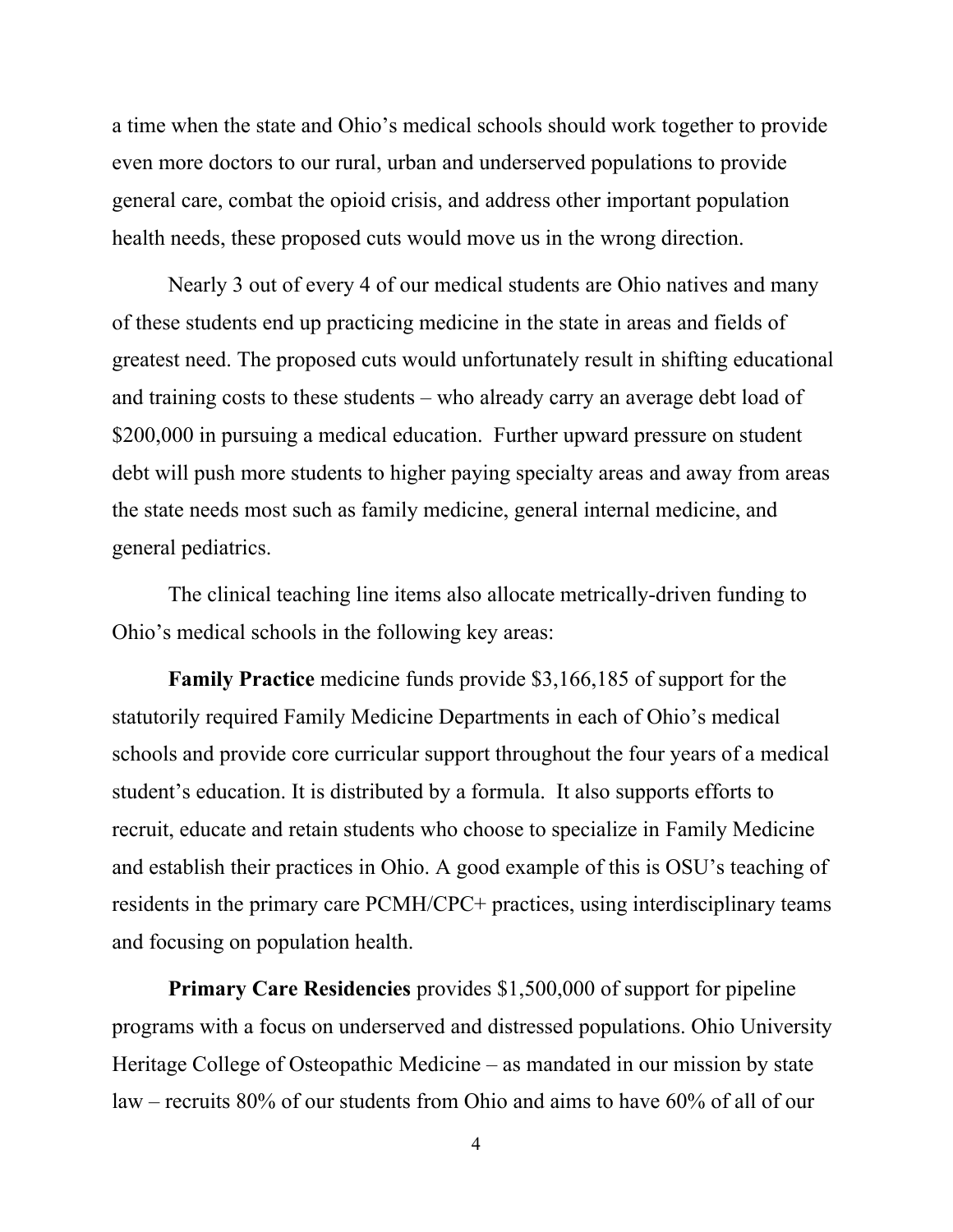graduates become doctors practicing in areas of highest need in the contiguous counties near our campuses in Athens, Dublin and Cleveland. These physicians are often on the front lines in the state's struggle with important health issues such as the opioid epidemic.

**Geriatric Medicine** funds provide \$522,151 of support for geriatric medicine training throughout all four years of medical school with a strong focus on palliative and end-of-life care. This funding provides learning opportunities in a variety of elder care sites, including acute care, outpatient clinics, home care, and long-term care and rehabilitation facilities. One example of how these funds are helpful can be found at the Northeast Ohio Medical University (NEOMED) where the school offers a Geriatric Medicine elective to fourth-year medical students. Students who select this path rotate through SUMMA Health System's House Calls program, serving the most frail and underserved elders, including those dually eligible for Medicare and Medicaid.

**Area Health Education Centers (AHEC)** funds are used to coordinate community-based experimental training for medical, physician assistant, physical therapy, occupational therapy, pharmacy, nursing, dentistry, nutrition and community health worker students in clinical sites in underserved communities to provide care for Medicaid populations. As an example of this program's excellent return on investment for the state, for every \$1 Ohio Statewide AHEC receives from the State of Ohio for the AHEC program, an additional \$3 is obtained from federal grants. The AHEC Line Item of \$900,000 in the upcoming State biennium budget will be used to leverage \$2,038,000 in federal funding and \$549,000 in Inkind match for the same time period.

Additional funding is also provided for **OSU Clinic Support** to provide clinical experiences for dental and veterinary students. This funding is vital in